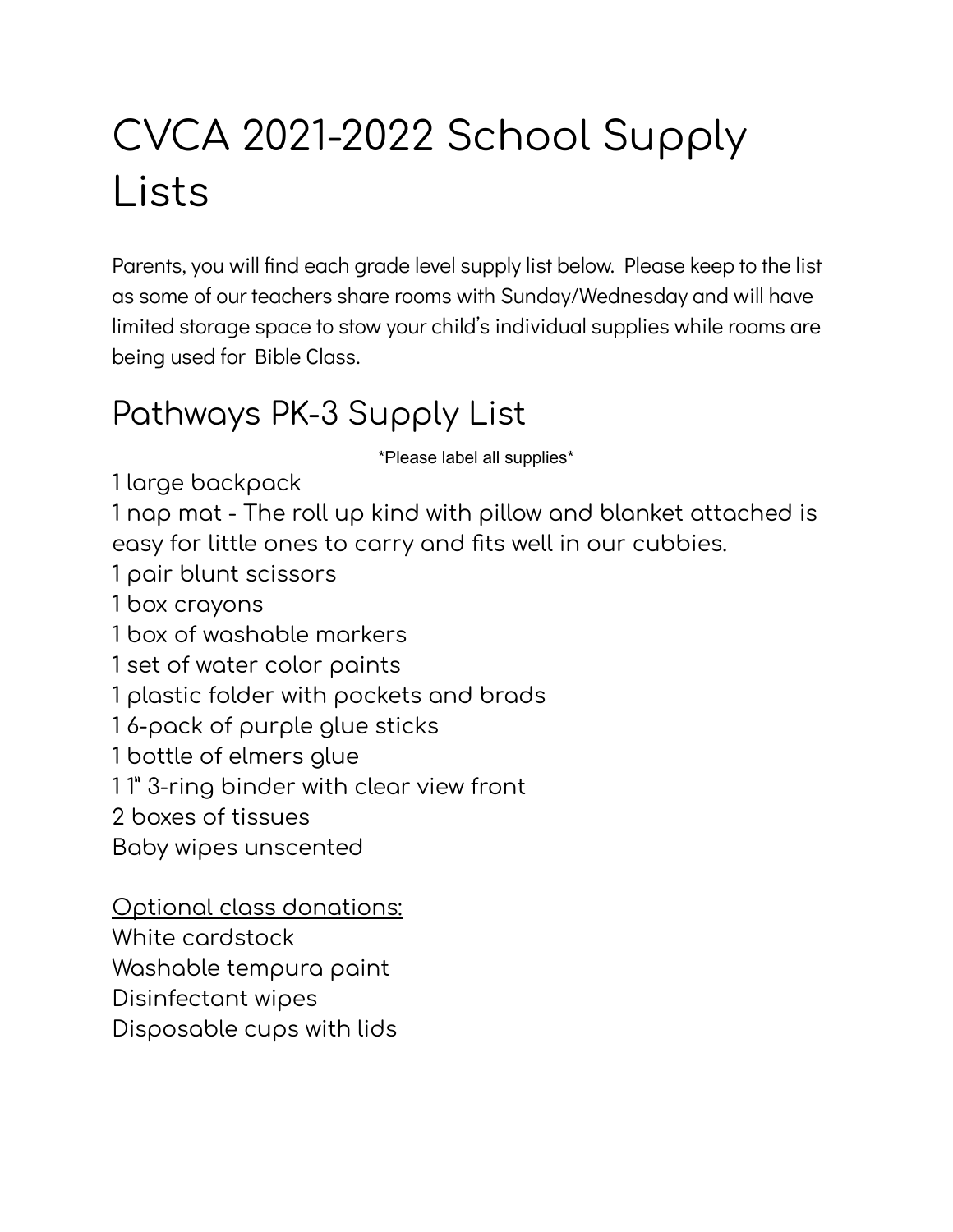# Pk4

1 standard sized backpack (not mini) 1 set watercolor paint 1 24 count box of crayola crayons 1 10 count washable crayola markers 1 pair of blunt tip scissors 4-pack of 4 oz playdough 1 plastic folder with brads and pockets 1" 3 ring Binder with clear view front 2 small unlined sketchbooks Glue sticks (6 pack) Baby wipes (unscented) Pencil/supply box 1 change of labeled clothes (shirt, pants, underwear, socks) in a gallon ziplock bag 1 Nap mat-The roll up kind with pillow and blanket attached is easy to set up and fit in our cubbies, but if you already have another kind, that's okay too.

Optional Class Donations: Elmer's White washable liquid glue 10 pack box crayola washable paint Paper towels Tissues Disinfectant Wipes Disinfectant Spray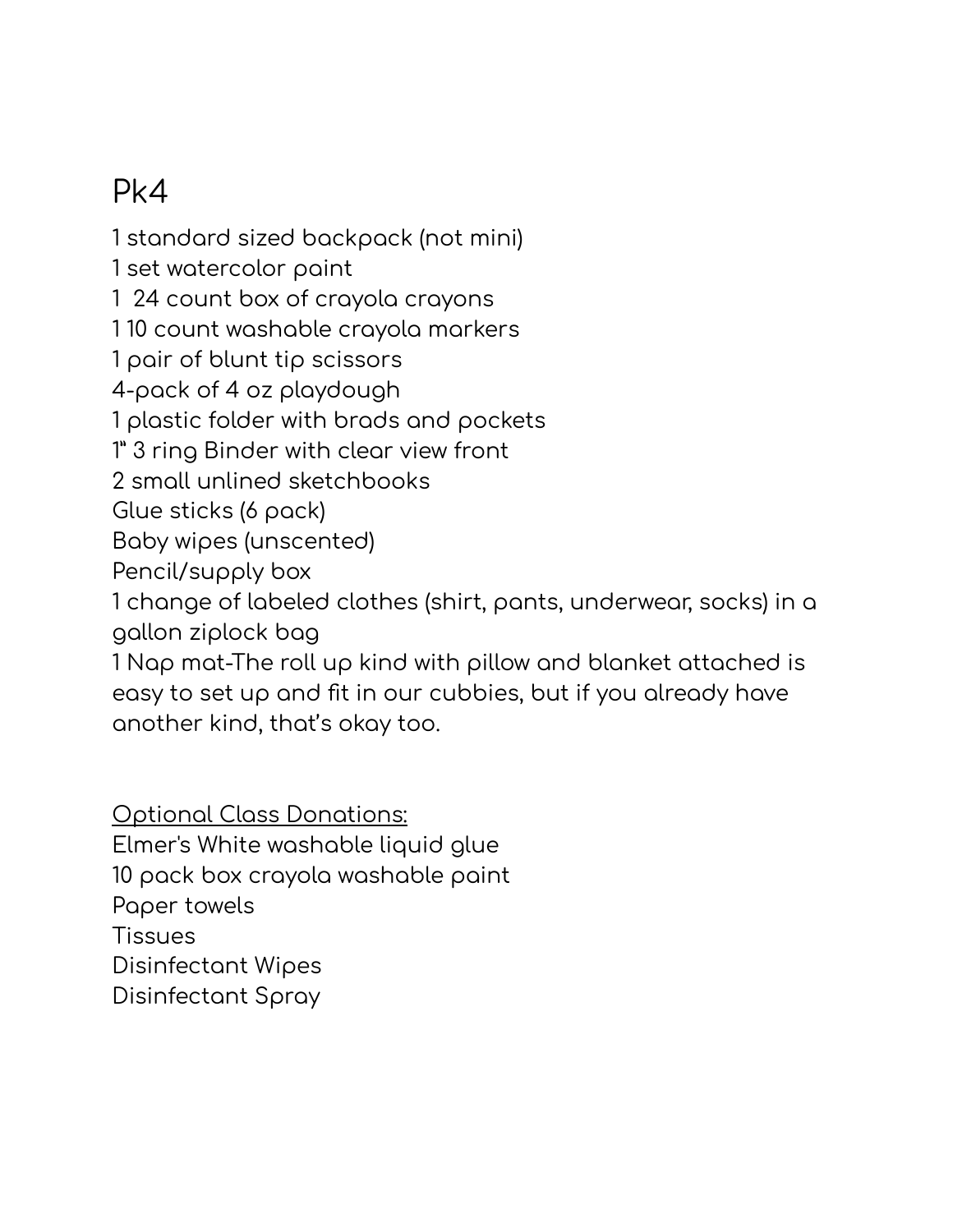### Kindergarten

### \*Please Label All Supplies\*

1 standard sized backpack (not mini) 1 Nap mat-The roll up kind with pillow and blanket attached is easy to set up and fit in our cubbies, but if you already have another kind, that's okay too. 1 set watercolor paint 3 24 count box of crayola crayons 1 10 count washable crayola markers Chisel tip Expo markers (Black) 1 pack sharpened pencils 6 Elmers Glue Sticks 1 pink eraser 1 pair of blunt tip scissors 4-pack of 4 oz playdough 2 plastic folder with brads and pockets 2 small unlined sketchbooks Sensitive Skin Baby wipes or Hand Wipes Paper towels Disinfectant Wipes 1 change of labeled clothes (shirt, pants, underwear, socks) in a gallon ziplock bag

#### Optional Class Donations:

1 box of tissues (or more) Elmer's White washable liquid glue Chisel tip Expo markers(multicolor) 10 pack box crayola washable paint Hand sanitizer Disinfectant Spray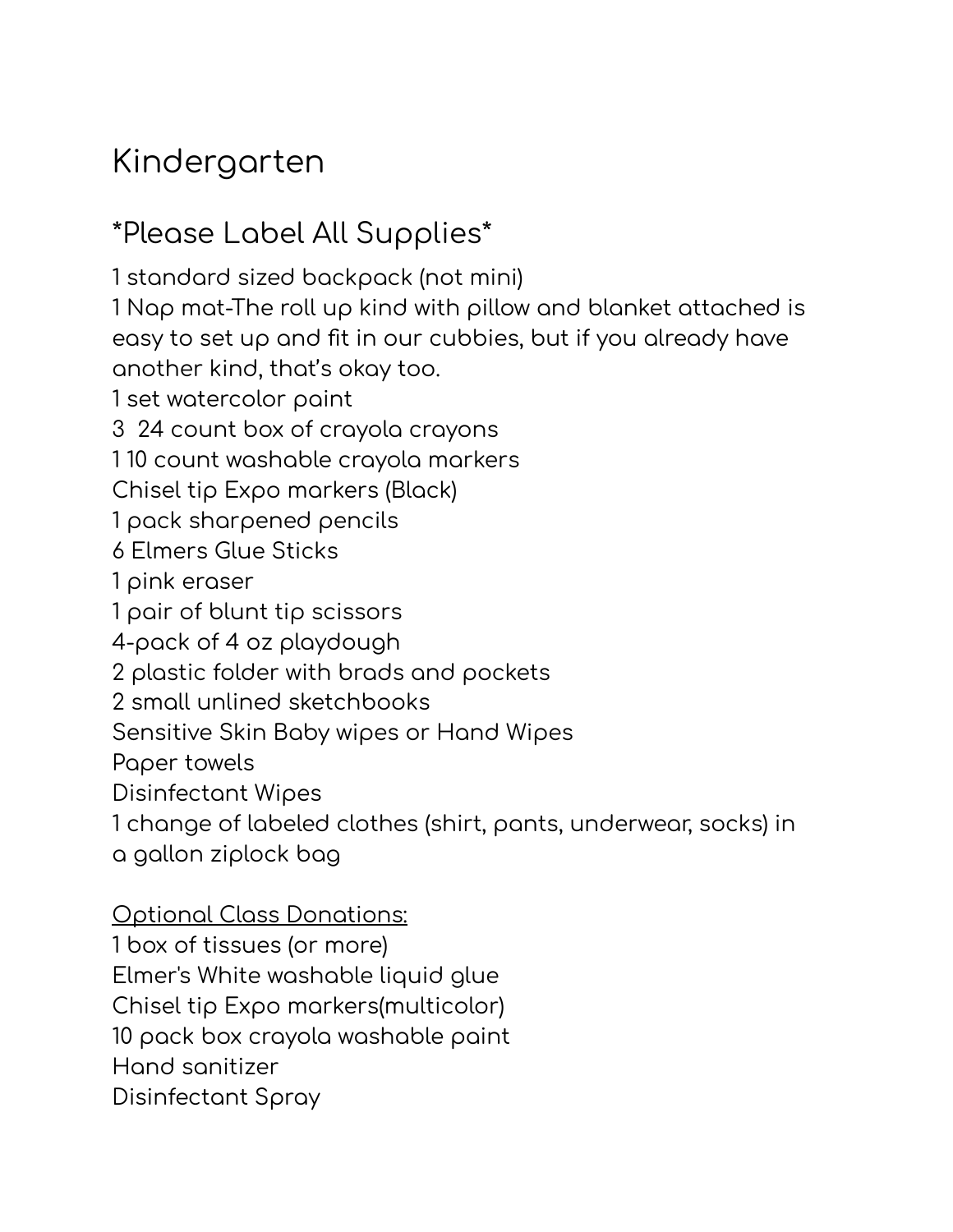Plastic Spoons White Cardstock Sheet Protectors

### 1st Grade Supply List

\*Please label all supplies\*

1- Supply Box

1- bottle of Elmer's white glue

6-glue sticks

3- packs of crayons

1- pack of washable markers

1- pair of blunt tip scissors

1-pack dry erase markers (black) 4ct (for student use)

1-pack of pencils (sharpened)

1 pack of colored pencils

1-mini pencil sharpener

1- large eraser

2-boxes of tissues

1- container Clorox wipes

1- 12oz bottle hand sanitizer

2-spiral notebooks single subject (wide ruled)

1- 1" 3 ring binder

3- plastic folders with prongs and pockets

1-pack of index card

Baby wipes (unscented)

Optional Classroom Donations:

\*1 package table napkins or 1 roll of paper towels

\*1 box Sandwich ziploc bags

\*1 box Gallon Ziploc bags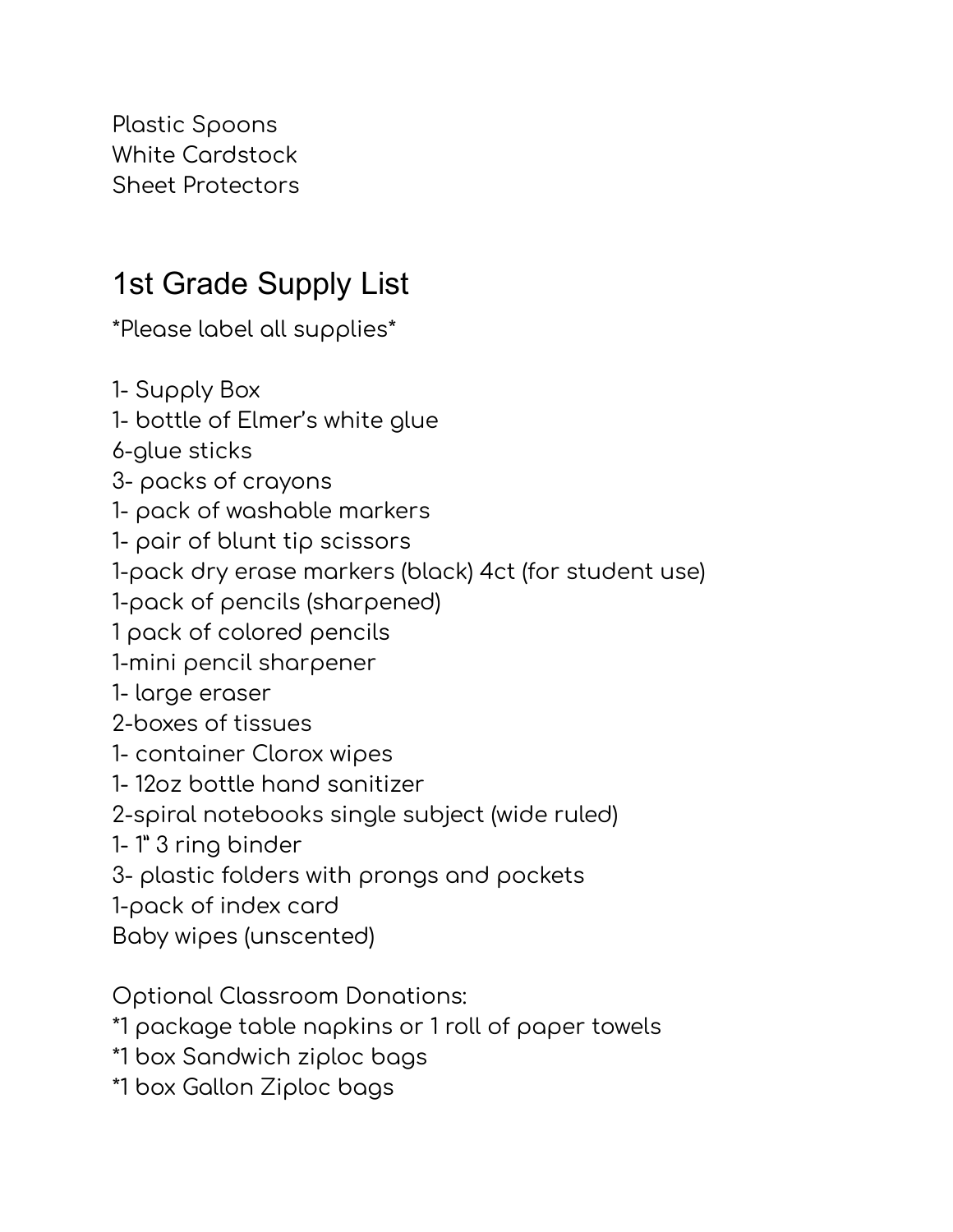# 2nd Grade Supply List

\*Please label all supplies\*

 inch binder with clear cover (any color) Package of 5 subject dividers plastic folders with pockets pkg wide lined loose leaf papers bottle white glue glue sticks boxes of crayons set watercolor paints box of washable markers box colored pencils pack of pencils (sharpened) pink eraser pack of dry erase markers (fine line) 4 count pair of scissors mini pencil sharpener large supply box boxes of tissues containers of Clorox wipes 1-12 oz bottle hand sanitizer Baby wipes (unscented)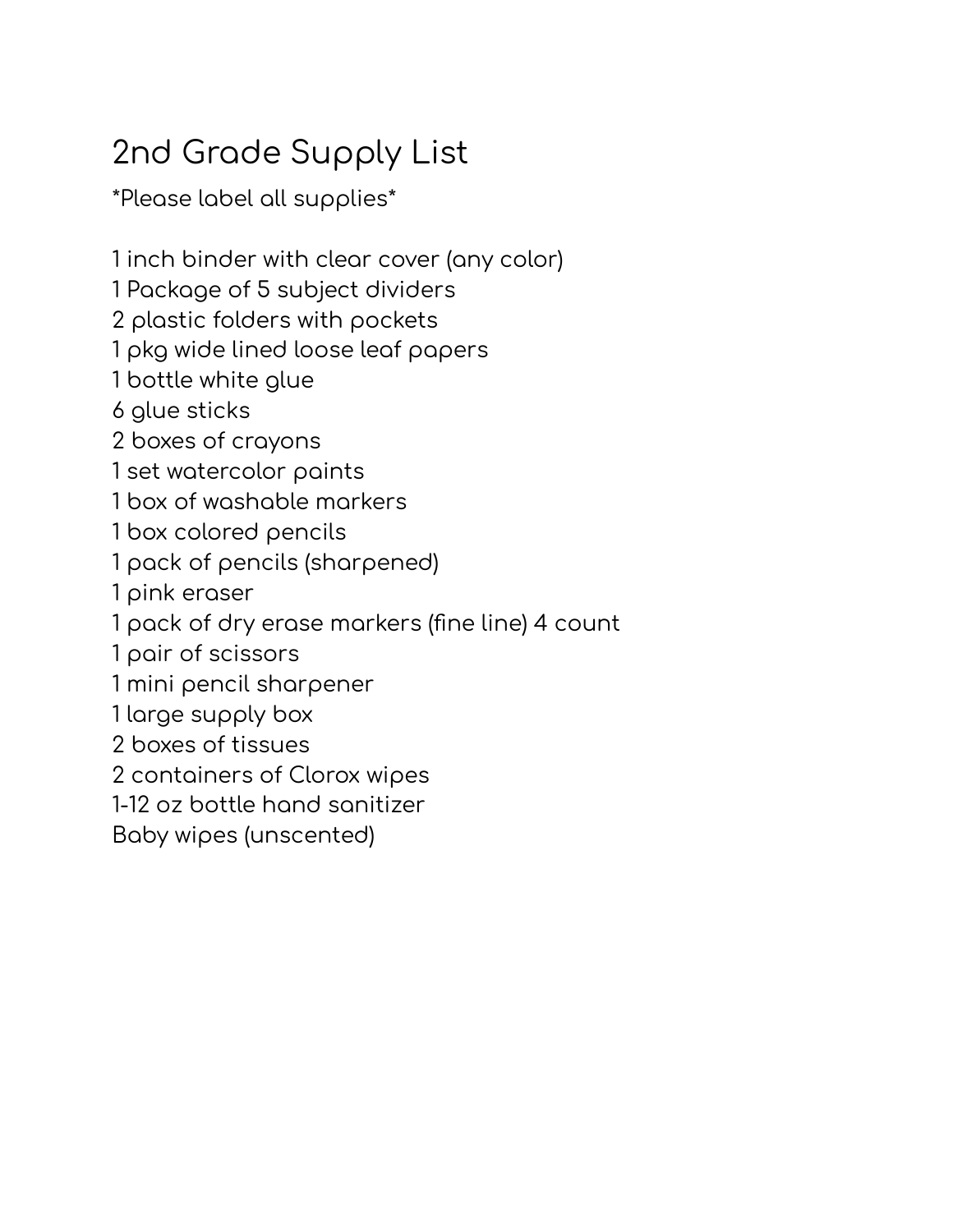# 3rd Grade Supply List

Please label all supplies

bottle of Elmer's white glue

boxes of crayons

box of washable markers

pair of scissors

packages of pencils (sharpened)

box of colored pencils

mini pencil sharpener

boxes of tissues

container of clorox wipes

12 oz bottle hand sanitizer

1 inch 3 ring binder with clear cover

plastic folders with prongs and pockets

Supply box (a lot of students prefer to have 2)

Composition notebook

package of 5 subject dividers

Baby wipes (unscented)

Optional Classroom Donations:

\*1 package table napkins or 1 roll of paper towels

\*1 box Sandwich ziploc bags

\*1 box Gallon Ziploc bags